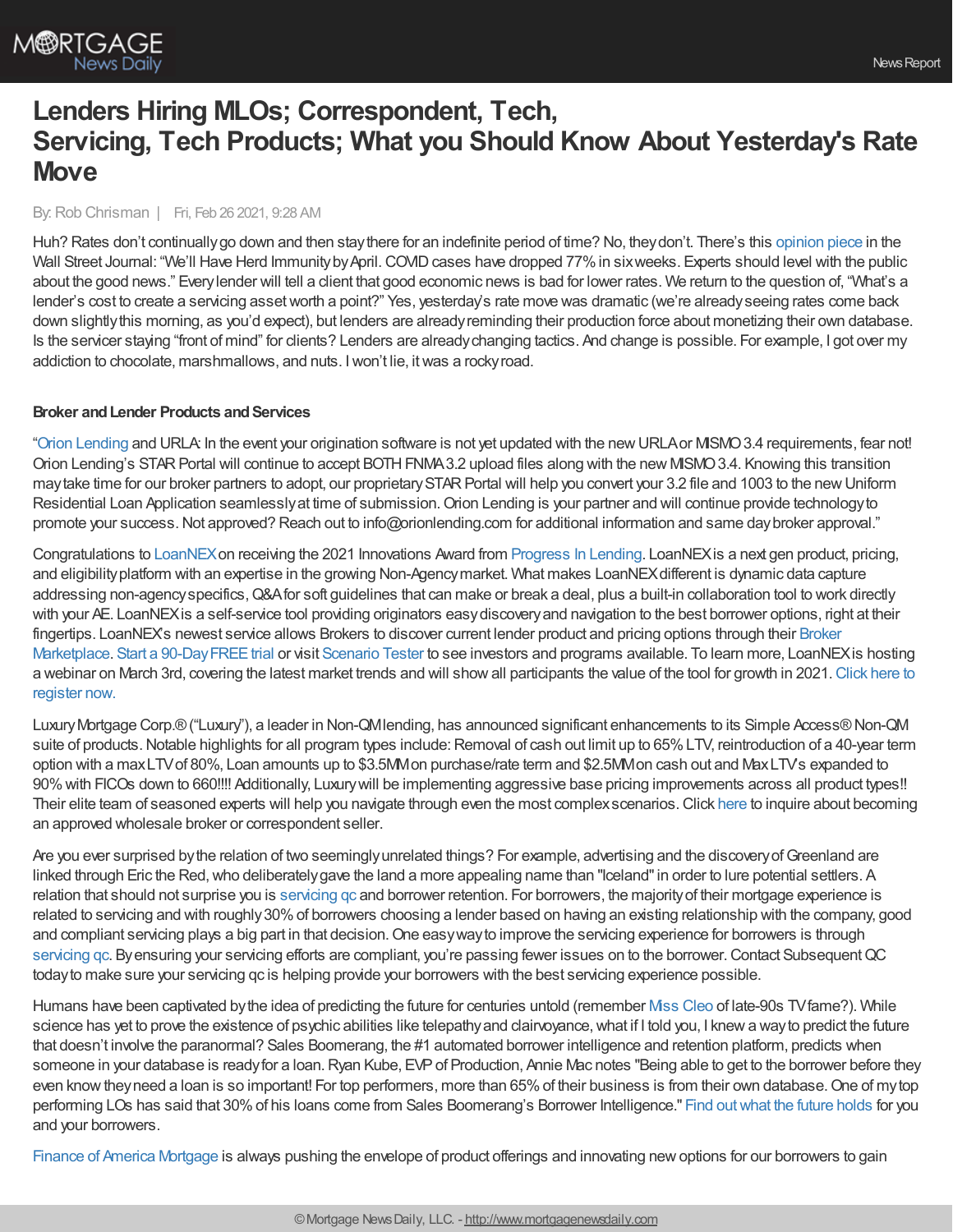more purchasing power. FAMis excited to announce the relaunch of our Two-XFlex Suite of mortgage solutions for the unconventional borrower. These proprietaryloan offerings allowborrowers to qualifybased on factors outside of standard loan requirements. The Two-X FlexSuite includes the following options: Two-XFlexFull Doc, a product that qualifies based on expanded guidelines. Two-XFlexBank, a great option for self-employed borrowers allowing them to qualifyon 12 or 24 months of bank statement deposits. Two-XFlexAsset is an excellent option for borrowers wishing to qualifyusing their assets as income with no employment required or combine with Two-XFlexFull Doc to decrease their qualifying ratios. Finally, Two-XFlex 1 Year allows for only one year of income documentation to qualify. Contact us todayat [FOAmortgage.com](https://foamortgage.com/) to learn more!

Are you readyto continue your digital lending momentum into 2021? At Forward, Blend's virtual summit taking place May18-20, you can gather with innovators and industryleaders to learn about the technologytrends shaping the future of lending. You'll hear from expert speakers, discover Blend success stories, and even have the opportunityto become a Digital Lending Platform expertwith post-conference training. [Register](https://forward.blend.com/?utm_source=chrisman&utm_medium=email&utm_campaign=forward-S21) now.

What makes one bulk program different, or better, than another... Besides the bids? At Plaza Home [Mortgage](http://plazahomemortgage.com/), the answer is: competitive bids + insurance to protect correspondents against buybacks. Correspondents selling to Plaza's National Correspondent Program are automatically covered by Plaza's unique Certified Loan Program, which protects sellers against a range of underwriting defects, even COVID-19 related instances. Looking for more from a correspondent lender? Look to Plaza National Correspondent at hereforyou@plazahomemortgage.com.

# **Capital Markets**

Huh? You don't own a crystal ball and didn't lock your borrower earlier this week? Unfortunately, I don't own one either, so once the price wars begin in the mortgage space, I mayneed to find a newcareer. Iwas thinking being a rapper would be fun. What do you think of this rhyme? "When this pandemic ends, I'm gonna spend!" Apparently, manyothers are thinking the same thing, and that is whymortgage rates went up yesterday.

Investors are okayif the move is driven byinflationaryexpectations, a "technical" move.**But manybelieve rates have movedtoofar toofast.** Will the Federal Reserve move from "being comfortable" with rates going up to "monitoring" rates going up? Due to the pandemic our government is incurring huge deficit spending, with trillions of dollars more of stimulus coming. Someone has to pay for that. Every day we have a growing Federal Reserve balance sheet as the New York Fed continues to purchase Treasury and MBS. Fortunately, as older, higher interest rate debt matures, it is being refinanced byour government at lower rates, and this lower debt service is delaying the impact of the government spending. But the markets are certainlylooking ahead to the pent-up spending thatwill happen as the pandemic (hopefully) winds down.

Yet the market is realizing that ultimately someone has to pay for it, traditionally in the form of higher taxes. On top of this, inflation concerns are emerging, especiallyas investors look ahead to a potentiallybooming economyas the pandemicwinds down. The Federal Reserve has made it clear that it can change course quickly based on economic conditions.

The yield on the "benchmark" risk free U.S. 10-year T-note hit 1.61 percent yesterday. **The bondmarket experienceda relentless sell off** with the 5-year and 10-year Treasurynotes rising +19 bps and +13 bps, respectively, largelydue to inflation fears. We also sawawful demand on the \$62 billion 7-year Treasury note auction. The selloff wasn't limited to just the U.S., with global bonds experiencing the same fate as equities were routed in the risk-off trade. Both Atlanta Fed President Bostic and St. Louis Fed President Bullard opined on the move, but neither was concerned about rising bond yields,with Mr. Bullard saying that the move is "probablya good sign," and Mr. Bostic downplaying the need for the central bank to get involved.

I got myhands on one of MCT's client exclusive MarketFlash updates yesterdayand found useful recommendations for the deteriorating market, and the newUM30 2.5 market coupon. Lenders should keep up with rising optimal hedge coverage due to rising pull-through, decreasing borrower rate attractiveness, and increasing weighted-average stage in pipelines as lock volume falls. With loans out of the money, be sure to enforce lock policies and prohibit free extensions. Take advantage of AOTs for their cash flowbenefits. Watch out for possible decreases in Fed purchases of the 1.5 coupon, and avoid cross hedging that production with TBAs in the 2 coupon. (While live MarketFlash updates like this are exclusive to MCT clients, you can still join the MCT newsletter for market analysis and timely webinars.)

The PrimaryMortgage Market Surveyfrom Freddie Mac for the week ending February25 sawthe **30-year and15-year fixedrates jumping 16 bps and13 bps versus the prior week** to 2.97 percent and 2.34 percent, respectively. The Mortgage News Daily30-year rate jumped 13 bps yesterdayalone to 3.27 percent. Where's that dang crystal ball?

Today's economic calendar is alreadyunderway with personal income and spending for January (+10.0 percent, +2.4 percent, both strong), and the trade deficit (\$83.7 billion). We've also received Core PCE Prices (+.3 percent: no major inflation). Black Knight reported that the